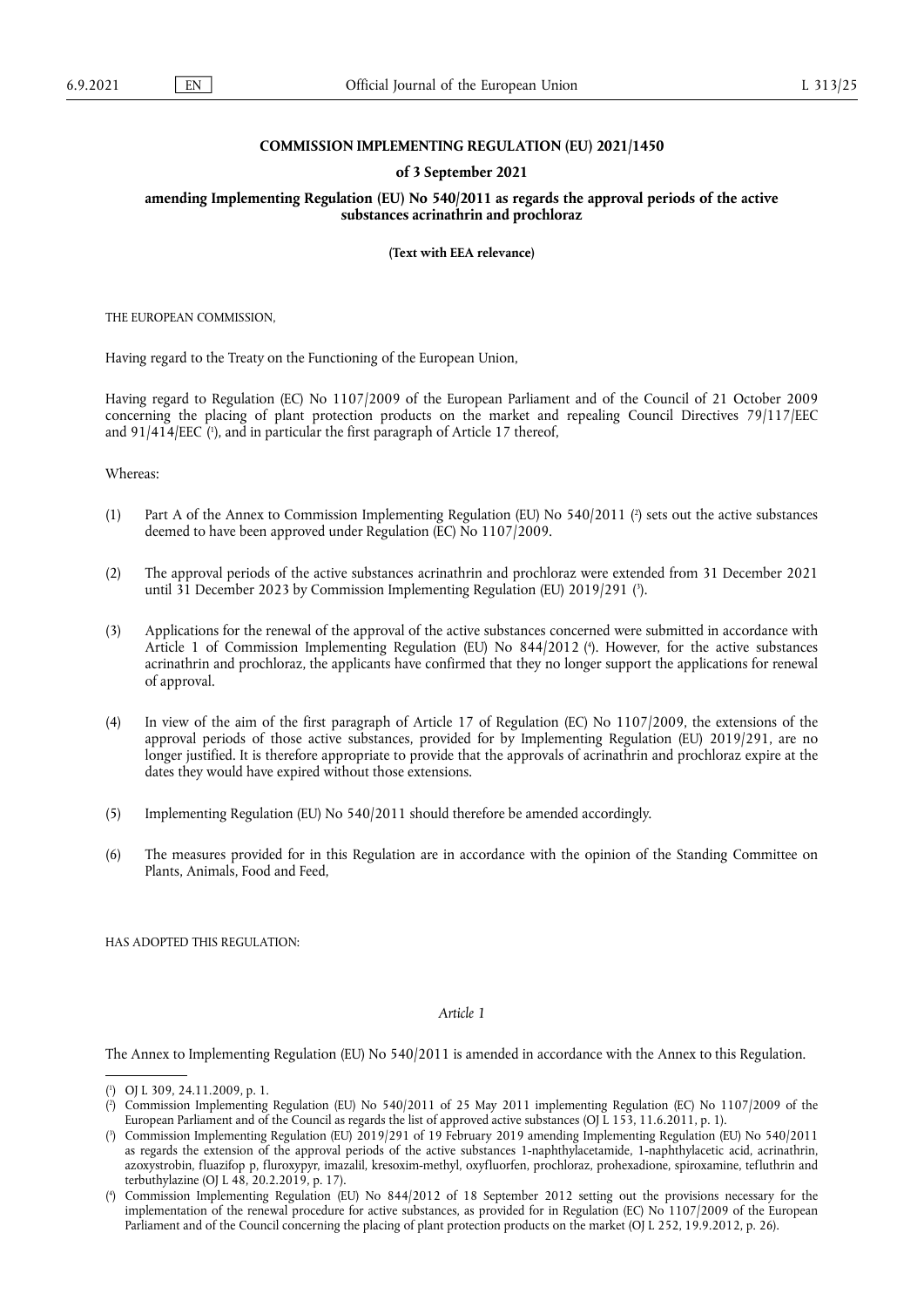# *Article 2*

This Regulation shall enter into force on the twentieth day following that of its publication in the *Official Journal of the European Union*.

This Regulation shall be binding in its entirety and directly applicable in all Member States.

Done at Brussels, 3 September 2021.

*For the Commission The President* Ursula VON DER LEYEN